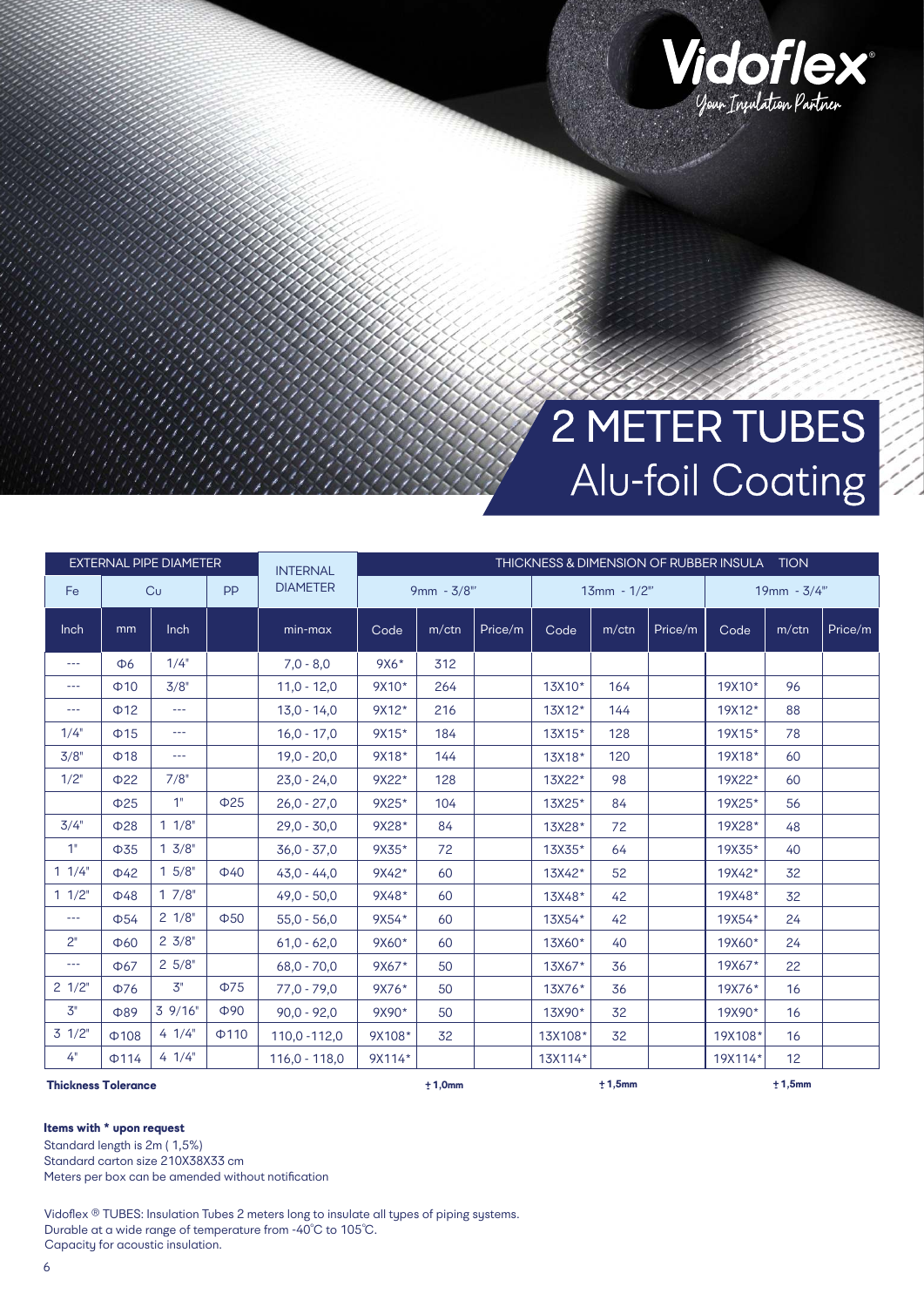

## 2 METER TUBES Alu-foil Coating

| <b>EXTERNAL PIPE DIAMETER</b> |            |                 |            | <b>INTERNAL</b> |           |                 | THICKNESS & DIMENSION OF RUBBER INSULA TION |         |       |         |                |                 |         |             |          |         |  |
|-------------------------------|------------|-----------------|------------|-----------------|-----------|-----------------|---------------------------------------------|---------|-------|---------|----------------|-----------------|---------|-------------|----------|---------|--|
| Fe                            |            | <b>PP</b><br>Cu |            | <b>DIAMETER</b> | 25mm - 1" |                 | $32mm - 1 1/4"$                             |         |       |         | 40mm - 1 9/16" |                 |         | $50mm - 2"$ |          |         |  |
| Inch                          | mm         | Inch            |            | $min-max$       | Code      | m/ctn           | Price/m                                     | Code    | m/ctn | Price/m | Code           | m/ctn           | Price/m | Code        | $m$ /ctn | Price/m |  |
| ---                           | $\Phi$ 10  | 3/8"            |            | $11.0 - 12.0$   | 25X10*    | 62              |                                             |         |       |         |                |                 |         |             |          |         |  |
| ---                           | $\Phi$ 12  | $\cdots$        |            | $13,0 - 14,0$   | 25X12*    | 60              |                                             |         |       |         |                |                 |         |             |          |         |  |
| 1/4"                          | $\Phi$ 15  | $\cdots$        |            | $16.0 - 17.0$   | 25X15*    | 58              |                                             | 32X15*  | 36    |         |                |                 |         |             |          |         |  |
| 3/8"                          | $\Phi$ 18  | $\cdots$        |            | $19.0 - 20.0$   | 25X18*    | 48              |                                             | 32X18*  | 32    |         |                |                 |         |             |          |         |  |
| $1/2$ "                       | $\Phi$ 22  | 7/8"            |            | $23,0 - 24,0$   | 25X22*    | 42              |                                             | 32X22*  | 32    |         |                |                 |         |             |          |         |  |
|                               | $\Phi$ 25  | 1"              | $\Phi$ 25  | $26.0 - 27.0$   | 25X25*    | 38              |                                             | 32X25*  | 32    |         |                |                 |         |             |          |         |  |
| 3/4"                          | $\Phi$ 28  | 11/8"           |            | $29.0 - 30.0$   | 25X28*    | 36              |                                             | 32X28*  | 30    |         | 40X28*         |                 |         | 50X28*      |          |         |  |
| 1"                            | $\Phi$ 35  | $1 \frac{3}{8}$ |            | $36.0 - 37.0$   | 25X35*    | 32              |                                             | 32X35*  | 24    |         | 40X35*         |                 |         | 50X35*      |          |         |  |
| 11/4"                         | $\Phi$ 42  | $1.5/8$ "       | $\Phi$ 40  | $43,0 - 44,0$   | 25X42*    | 24              |                                             | 32X42*  | 24    |         | 40X42*         | 12 <sup>2</sup> |         | 50X42*      | 8        |         |  |
| 11/2"                         | $\Phi$ 48  | 17/8"           |            | $49.0 - 50.0$   | 25X48*    | 24              |                                             | 32X48*  | 20    |         | 40X4*8         | 10 <sup>1</sup> |         | 50X48*      | 8        |         |  |
| $\cdots$                      | $\Phi$ 54  | $2 \frac{1}{8}$ | $\Phi$ 50  | $55.0 - 56.0$   | 25X54*    | 20              |                                             | 32X54*  | 18    |         | 40X54*         | 10 <sup>°</sup> |         | 50X54*      | 8        |         |  |
| 2"                            | $\Phi$ 60  | $2 \frac{3}{8}$ |            | $61,0 - 62,0$   | 25X60*    | 20              |                                             | 32X60*  | 18    |         | 40X60*         | 10 <sup>°</sup> |         | 50X60*      | 8        |         |  |
| ---                           | $\Phi$ 67  | $2\,5/8"$       |            | $68.0 - 70.0$   | 25X67*    | 14              |                                             | 32X67*  | 18    |         | 40X67*         | 8               |         | 50X67*      | 8        |         |  |
| $2 \frac{1}{2}$               | $\Phi$ 76  | 3"              | $\Phi$ 75  | $77,0 - 79,0$   | 25X76*    | 12              |                                             | 32X76*  | 16    |         | 40X76*         | 8               |         | 50X76*      | 6        |         |  |
| 3"                            | $\Phi$ 89  | 39/16"          | $\Phi$ 90  | $90.0 - 92.0$   | 25X90*    | 12              |                                             | 32X90*  | 16    |         | 40X88*         |                 |         | 50X88*      |          |         |  |
| $3 \frac{1}{2}$               | $\Phi$ 108 | 4 1/4"          | $\Phi$ 110 | 110,0 - 112,0   | 25X108*   | 10 <sup>°</sup> |                                             | 32X108* | 12    |         | 40X108*        | 6               |         |             |          |         |  |
| 4"                            | $\Phi$ 114 | 49/16"          |            | $116.0 - 118.0$ | 25X114*   | 10 <sup>1</sup> |                                             | 32X114* | 10    |         | 40X114*        | 6               |         |             |          |         |  |
| <b>Thickness Tolerance</b>    |            |                 |            |                 |           | ±1,0mm          |                                             | ±1,5mm  |       |         |                | ±1,5mm          |         | ±2,0mm      |          |         |  |

**Items with \* upon request**

Standard length is 2m ( 1,5%) Standard carton size 210X38X33 cm Meters per box can be amended without notification

Vidoflex ® TUBES: Insulation Tubes 2 meters long to insulate all types of piping systems. Durable at a wide range of temperature from -40°C to 105°C. Capacity for acoustic insulation.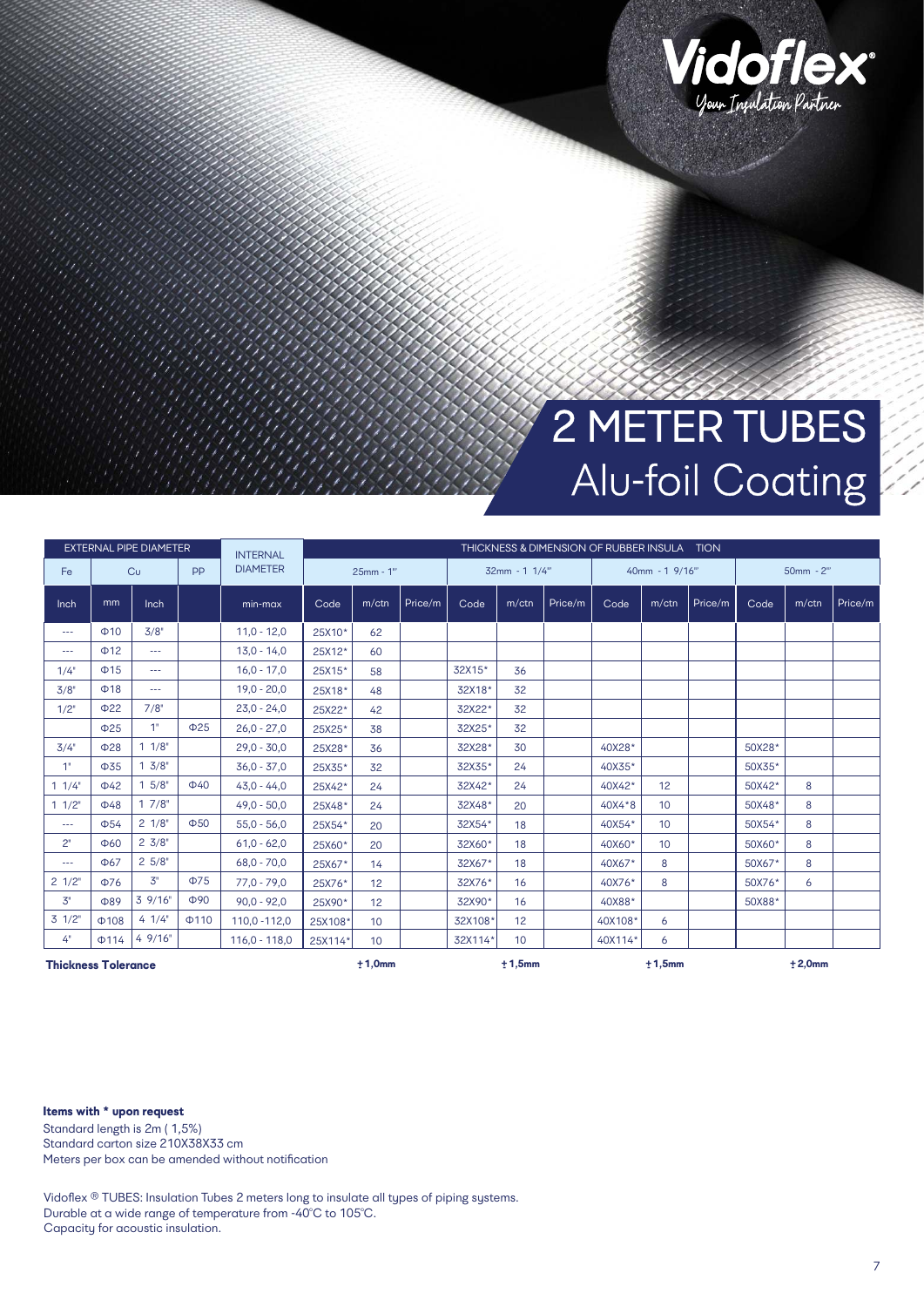

## 2 METER TUBES Aluminum Coating

|                            |            | <b>EXTERNAL PIPE DIAMETER</b> |            | <b>INTERNAL</b> |            | THICKNESS & DIMENSION OF RUBBER INSULA TION |               |         |          |             |         |          |         |  |  |
|----------------------------|------------|-------------------------------|------------|-----------------|------------|---------------------------------------------|---------------|---------|----------|-------------|---------|----------|---------|--|--|
| Fe                         |            | Cu<br><b>PP</b>               |            | <b>DIAMETER</b> | 9mm - 3/8" |                                             | $13mm - 1/2"$ |         |          | 19mm - 3/4" |         |          |         |  |  |
| <b>Inch</b>                | mm         | Inch                          |            | min-max         | Code       | $m$ /ctn                                    | Price/m       | Code    | $m$ /ctn | Price/m     | Code    | $m$ /ctn | Price/m |  |  |
| $---$                      | Ф6         | 1/4"                          |            | $7.0 - 8.0$     | $9X6*$     | 312                                         |               |         |          |             |         |          |         |  |  |
| $---$                      | $\Phi$ 10  | 3/8"                          |            | $11.0 - 12.0$   | 9X10*      | 256                                         |               | 13X10*  | 164      |             | 19X10*  | 96       |         |  |  |
| ---                        | $\Phi$ 12  | $---$                         |            | $13.0 - 14.0$   | 9X12*      | 216                                         |               | 13X12*  | 144      |             | 19X12*  | 88       |         |  |  |
| 1/4"                       | $\Phi$ 15  | $-- -$                        |            | $16.0 - 17.0$   | 9X15*      | 184                                         |               | 13X15*  | 128      |             | 19X15*  | 78       |         |  |  |
| 3/8"                       | $\Phi$ 18  | $---$                         |            | $19.0 - 20.0$   | 9X18*      | 144                                         |               | 13X18*  | 120      |             | 19X18*  | 60       |         |  |  |
| 1/2"                       | $\Phi$ 22  | 7/8"                          |            | $23,0 - 24,0$   | 9X22*      | 128                                         |               | 13X22*  | 98       |             | 19X22*  | 60       |         |  |  |
|                            | $\Phi$ 25  | 1"                            | $\Phi$ 25  | $26.0 - 27.0$   | 9X25*      | 104                                         |               | 13X25*  | 84       |             | 19X25*  | 56       |         |  |  |
| 3/4"                       | $\Phi$ 28  | 11/8"                         |            | $29.0 - 30.0$   | 9X28*      | 84                                          |               | 13X28*  | 72       |             | 19X28*  | 48       |         |  |  |
| 1"                         | $\Phi$ 35  | $1 \frac{3}{8}$               |            | $36.0 - 37.0$   | 9X35*      | 72                                          |               | 13X35*  | 64       |             | 19X35*  | 38       |         |  |  |
| 11/4"                      | $\Phi$ 42  | $15/8$ "                      | $\Phi$ 40  | $43.0 - 44.0$   | 9X42*      | 60                                          |               | 13X42*  | 48       |             | 19X42*  | 32       |         |  |  |
| 11/2"                      | $\Phi$ 48  | 17/8"                         |            | $49.0 - 50.0$   | 9X48*      | 60                                          |               | 13X48*  | 42       |             | 19X48*  | 32       |         |  |  |
| ---                        | $\Phi$ 54  | $2 \frac{1}{8}$               | $\Phi$ 50  | $55,0 - 56,0$   | 9X54*      | 60                                          |               | 13X54*  | 40       |             | 19X54*  | 24       |         |  |  |
| 2"                         | $\Phi$ 60  | $2 \frac{3}{8}$               |            | $61.0 - 62.0$   | 9X60*      | 60                                          |               | 13X60*  | 40       |             | 19X60*  | 24       |         |  |  |
| ---                        | $\Phi$ 67  | $2\,5/8"$                     |            | $68.0 - 70.0$   | 9X67*      | 50                                          |               | 13X67*  | 36       |             | 19X67*  | 22       |         |  |  |
| $2 \frac{1}{2}$            | $\Phi$ 76  | 3"                            | $\Phi$ 75  | $77.0 - 79.0$   | 9X76*      | 50                                          |               | 13X76*  | 36       |             | 19X76*  | 16       |         |  |  |
| 3"                         | Ф89        | 39/16"                        | $\Phi$ 90  | $90.0 - 92.0$   | 9X90*      | 50                                          |               | 13X90*  | 32       |             | 19X90*  | 16       |         |  |  |
| $3 \frac{1}{2}$            | $\Phi$ 108 | 41/4"                         | $\Phi$ 110 | 110,0 -112,0    | 9X108*     | 32                                          |               | 13X108* | 32       |             | 19X108* | 12       |         |  |  |
| <b>Thickness Tolerance</b> |            |                               |            |                 |            | ±1,0mm                                      |               |         | ±1,5mm   |             |         | ±2,0mm   |         |  |  |

Standard length is 2m ( 1,5%)

Standard carton size 210X38X33 cm

Meters per box can be amended without notification

Durable at a wide range of temperature from -40°C to 105°C. Vidoflex ® ΤUBES: Insulation Tubes 2 meters long to insulate all types of piping systems. Capacity for acoustic insulation.